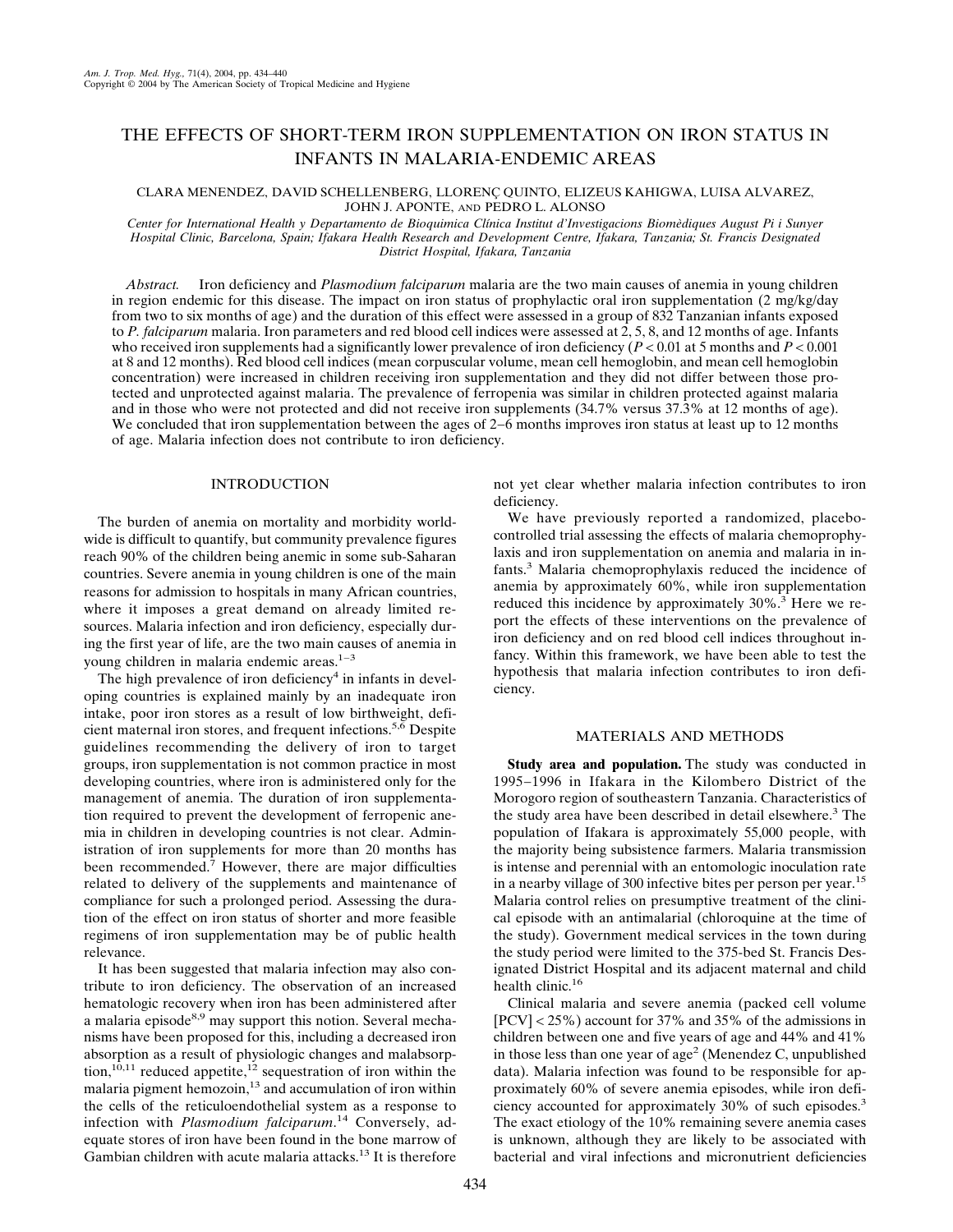other than iron deficiency. Hookworm infections are unlikely to play an important role as a cause of anemia in this group of children because 2 (2.4%) of 205 children harbored hookworms in the feces in this setting.<sup>17</sup>

**Study design.** The study was part of a randomized, placebo-controlled, intervention trial of malaria chemoprophylaxis and iron supplementation for the prevention of malaria and anemia in infants.<sup>3</sup> Eight hundred thirty-two children were randomized at two months of age to one of four intervention arms: 1) group  $IP =$  daily oral iron supplementation (2.4 mL of ferrous glycine sulfate (2 mg/kg), 25 mg of ferrous sulfate per 5 mL, Plesmet syrup: Link Pharmaceuticals, Ltd., Bellshill, Lanarkshire, United Kingdom) plus weekly placebo; 2) group  $DP =$  weekly oral antimalarial chemoprophylaxis  $(2.5 \text{ mL of Deltaprim}^{\circledcirc}, 3.125 \text{ mg of pyrimethamine plus } 25$ mg of dapsone per 5 mL; Wellcome Pty., Kempton Park, South Africa) plus daily placebo; 3) group  $PP =$  daily placebo and weekly placebo; and 4) group  $DI =$  daily iron and weekly chemoprophylaxis. Iron supplementation was administered from two to six months of age while malaria chemoprophylaxis was given from 2 to 12 months of age. Bottles containing iron supplementation were delivered at home by project field workers at enrollment and a second bottle was delivered two months later. Mothers administered the daily iron supplements at home. Compliance with supplementation was assessed by measuring the amount of syrup left in the bottle using a specially designed ruler at each weekly visit when the antimalarial was administered. Seventy-five percent of the children took more than 67% of the expected daily doses.

The frequency of both severe anemia and malaria episodes was assessed through a combination of passive case detection and cross-sectional surveys. Cross-sectional surveys were carried out at 2, 5, 8, and 12 months of age. At each crosssectional visit, finger prick blood samples were collected for hematologic and biochemical determinations and two thick and thin blood films were prepared for quantification of *P. falciparum* parasitemia and red blood cell morphology. The axillary temperature was measured and anthropometric parameters were recorded.

Infants found to have a PCV < 25% at any of the visits were withdrawn from the study and treated according to hospital guidelines consisting of a therapeutic course of an antimalarial drug plus daily oral iron in treatment doses for two weeks. Malaria episodes were treated following the Tanzanian national guidelines at the time of the study, which consisted of oral chloroquine (25 mg/kg over a three-day period) for uncomplicated cases or parenteral quinine for severe malaria cases. Blood transfusions were given following strict guidelines established at the hospital, which consisted of a PCV < 12% or the presence of signs of respiratory distress with a PCV  $<$  18%.

The use of a placebo for iron supplements and malaria chemoprophylaxis was justified in this area of Tanzania for the following reasons. 1) Although there was some information on the prevalence of malaria infection in children in this area, no information existed with regards to its frequency in small infants or to its contribution to anemia and general morbidity. 2) Similarly, there was no information on the prevalence of iron deficiency in infants nor on its contribution to anemia in this age group in malaria endemic areas in general. 3) The efficacy of both low doses of iron supplementation and/or malaria chemoprophylaxis to prevent malaria and anemia in infants was unknown. 4) Finally, neither malaria chemoprophylaxis nor iron supplementation were (or are now) used for prevention of malaria and anemia in children and infants in malaria-endemic areas. This study excluded anemic children at the time of recruitment and treated those developing anemia or malaria according to the Tanzanian national treatment guidelines.

The study was explained to the parents or guardians of the participating children, their understanding of it was assessed with a set of standard questions, and written informed consent was obtained. The study received ethical clearance from the Tanzanian Commission for Science and Technology and from the Ethical Committee of the Hospital Clinic from Barcelona, Spain and adhered to the principles of the Declaration of Helsinki that governs biomedical research in human subjects.

**Laboratory procedures.** Blood samples were collected into microtainers containing EDTA and heparin (Becton Dickinson, Franklin Lakes, NJ) and the separated plasma was stored at −20°C. Variations in the volumes of plasma available precluded full analysis of all samples collected. Plasma ferritin was assayed by an immunoradiometric assay (Tandem-R Ferritin; Hybritech, Inc., San Diego, CA). The normal range for the kit for children of this age was 10−83 ng/mL. Plasma iron (reference range =  $11-150 \mu g/dL$ ) was measured colorimetrically using the ferrozine method without deproteinization in a Cobas Mira S analyzer (Roche Diagnostics, Basel, Switzerland). Plasma transferrin (reference range 218−347 mg/dL) was assayed by immunonephelometric methods using reagents in a nephelometer model A (Dade Behring, Marburg, Germany).

Red blood cell indices (mean corpuscular volume [MCV], mean cell hemoglobin [MCH], mean cell hemoglobin concentration [MCHC], and red blood cell distribution width [RDW]) were measured on blood collected into microtainers containing EDTA with a semiautomatic cell counter (Sysmex F800 microcell counter; TOA Medical Electronics, Kobe, Japan).

Light microscopes were used to count reticulocytes on thin blood films stained with methylene blue, prepared at the cross-sectional visit at 12 months of age in 100 randomly selected children.

Thick and thin blood films were stained with Giemsa for malaria parasites or with May-Grunwald for red blood cell morphology, respectively, and read with a light microscope following standard procedures.18 Briefly, each slide was read at least twice, and a third reading was done for major discrepancies between the results of the first two readings (either positive/negative discrepancies or a ratio of the readings  $\leq 0.66$  or  $\geq 1.33$ ). The majority reading for positive/negative discordances or the geometric mean of three positive readings was taken as the definitive result.

**Definitions and statistical methods.** Iron deficiency was defined as either 1) a plasma ferritin level < 12 ng/mL (children between two and five months old) or < 10 ng/mL (between 8 and 12 months old) or 2) a plasma iron level  $< 11 \mu g/dL$  and a transferrin concentration > 347 mg/dL for all ages.<sup>19</sup>

Microcytosis was defined as an MCV  $<$  77 fl (children between two and five months old) or < 70 fl (children between 8 and 12 months old). Hypochromia was defined as an MCH value  $<$  25 pg or an MCHC value  $<$  29 g/L. A low RDW was defined as value < 39 fl. Reticulocyte counts greater than 1%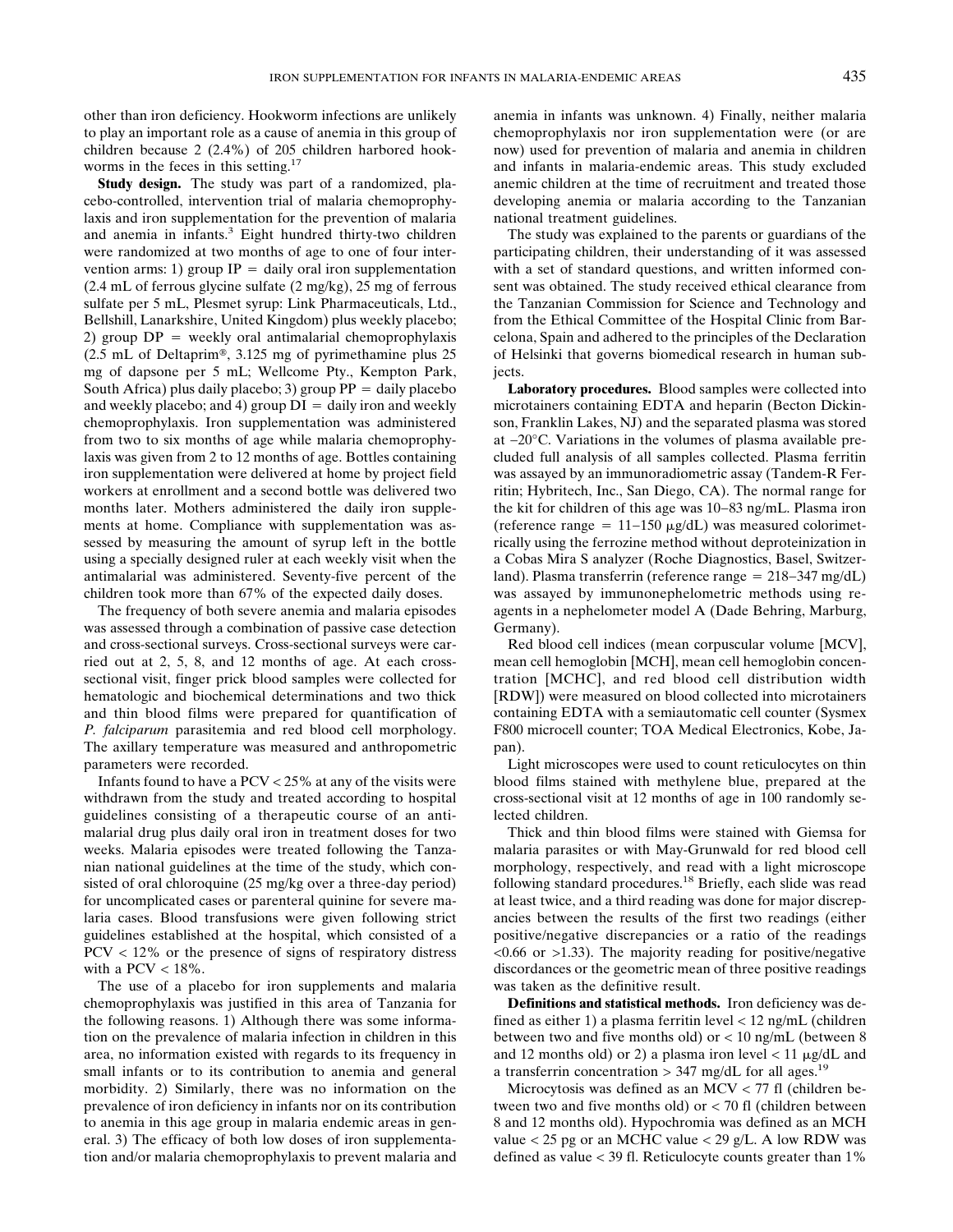were considered increased according to the reference values published for infants.20 Severe anemia was defined as a PCV less than 25%, and a malaria episode as an axillary temperature ≥ 37.5°C plus a *P. falciparum* asexual parasitemia of any density.

The red blood cell indices and iron parameters were compared with respect to the placebo-placebo group at each cross-sectional survey by using linear regression models for continuous variables. Logistic regression models were used to compare the prevalence of iron deficiency by intervention group and cross-sectional visit with respect to the placeboplacebo group. Analysis was done using Stata Statistical Software version 5.0 (Stata Corporation, College Station TX).

#### RESULTS

Baseline hematologic and iron parameters are shown in Table 1. There were no statistically significant differences in any of the variables studied between the four intervention groups before the interventions started at two months of age. Eight hundred thirty-two children met the inclusion criteria to be randomized into one of the four groups. Throughout the study, 209 children were found to have severe anemia and were withdrawn from the study interventions. Other reasons for withdrawal were migration out of the area, parental refusal, and investigators request. There was no difference between the study groups in the number of children withdrawn for any of these reasons except for severe anemia. In this case, significantly more children in the placebo-placebo group had to be withdrawn and treated than in any of the other three groups.3

**Iron deficiency.** The prevalence of iron deficiency by treatment group and cross-sectional survey is shown in Table 2. The statistical analysis was based only on those children who had each result and no attempt was made to predict missing values.

The prevalence of iron deficiency increased throughout the first year of life. There was a reduction of plasma iron and ferritin between two and five 5 months of age, which is consistent with the physiologic destruction of red blood cells during the first three months of life. The placebo group showed an increase in the prevalence of iron deficiency from less than 1% at two months of age to more than 30% by 12 months of age. The children who received only malaria chemoprophylaxis had similar prevalences of iron deficiency than those receiving no intervention. At all surveys after the intervention started, the frequency of iron deficiency was lower in the two groups receiving iron supplementation compared with the placebo-placebo group. Children who had received iron for four months during the first year of life had a lower (64−92%) risk of iron deficiency than those who did not (Table 3). There were no significant differences in the frequency of iron deficiency between the two iron-supplemented groups.

**Red blood cell indices and iron parameters by intervention group and age during the first year of life.** Table 1 shows the values of biochemical markers of iron status and quantitative red blood cell indices by treatment group and survey during the intervention period. Plasma iron concentrations were higher during supplementation than after supplementation. Ferritin and transferrin concentrations remained significantly improved up to and including the 12 month survey. Red blood

cell indices (MCV, MCH, and MCHC) were consistently higher in the two groups receiving iron supplements than in those infants who did not. The beneficial effects of iron supplementation between two and six months of age on MCV, MCH, and MCHC were also maintained until one year of age.

The prevalence of microcytosis was highest at five months of age (69%), decreasing progressively up to 12 months of age (45%). Children on iron supplements had lower prevalence of microcytosis at all ages than those in the placebo-placebo group. The majority of children had hypochromia from five months of age (89%), with a peak prevalence at 12 months of age in all groups (96%). Hypochromia was less frequent in children who received iron supplements compared with the placebo-placebo group, except at five months when only the group receiving iron alone had a lower prevalence of hypochromia compared with the placebo-placebo group, and this was of borderline significance  $(P = 0.06)$  (Table 2).

The proportion of children with increased reticulocyte counts was higher in the two groups receiving iron supplements compared with the groups that did not receive iron, although the difference did not reach statistical significance (39.1% and 38.5% in the IP and DI groups, respectively, compared with 13.0% and 32.0% in the PP and DP groups, respectively;  $P = 0.165$ ). Neither iron nor malaria chemoprophylaxis with Deltaprim were associated with side effects as assessed through morbidity and analytical surveillance.<sup>3</sup>

#### DISCUSSION

In this area of sub-Saharan Africa, there is a high prevalence of iron deficiency even in infants less than six months of age. The prevalence of iron deficiency in our study increased with age in all intervention groups. More than one-third of children who did not receive iron supplements were iron deficient by one year of age. However, this may still be an underestimate judging by the prevalence of microcytosis and hypochromia. These high frequencies of both microcytosis and hypochromia may be partly explained by the high frequency of  $\alpha$ -thalassemia found in these children (44.3% and 10.3% for heterozygous  $[-\alpha/\alpha\alpha]$  and homozygous  $[-\alpha/\alpha]$ , respectively, Mayor A, unpublished data), which was equally distributed between the four intervention groups ( $P = 0.86$ ). The recognized difficulties in assessing iron status in populations exposed to malaria may have contributed to this underestimation in the frequency of iron deficiency.12,21−23 A reliable, non-invasive tool for the assessment of iron deficiency in these populations remains elusive, since malaria infection affects all conventional laboratory tests of iron status. Measurement of soluble transferrin receptors has been proposed as an alternative test to overcome this problem.<sup>23</sup> However, a recent study has showed that this is also modified by malaria parasitaemia.24

Iron supplements were started at two months of age. At the time of the study, there were no clear recommendations regarding iron supplementation for the prevention of iron deficiency in infants in malaria-endemic areas. As in many other malaria-endemic regions, the prevalence of anemia is very high during the first year of life. This, together with the high prevalence of maternal anemia and of low birth weight, led us to start the administration of iron supplements earlier than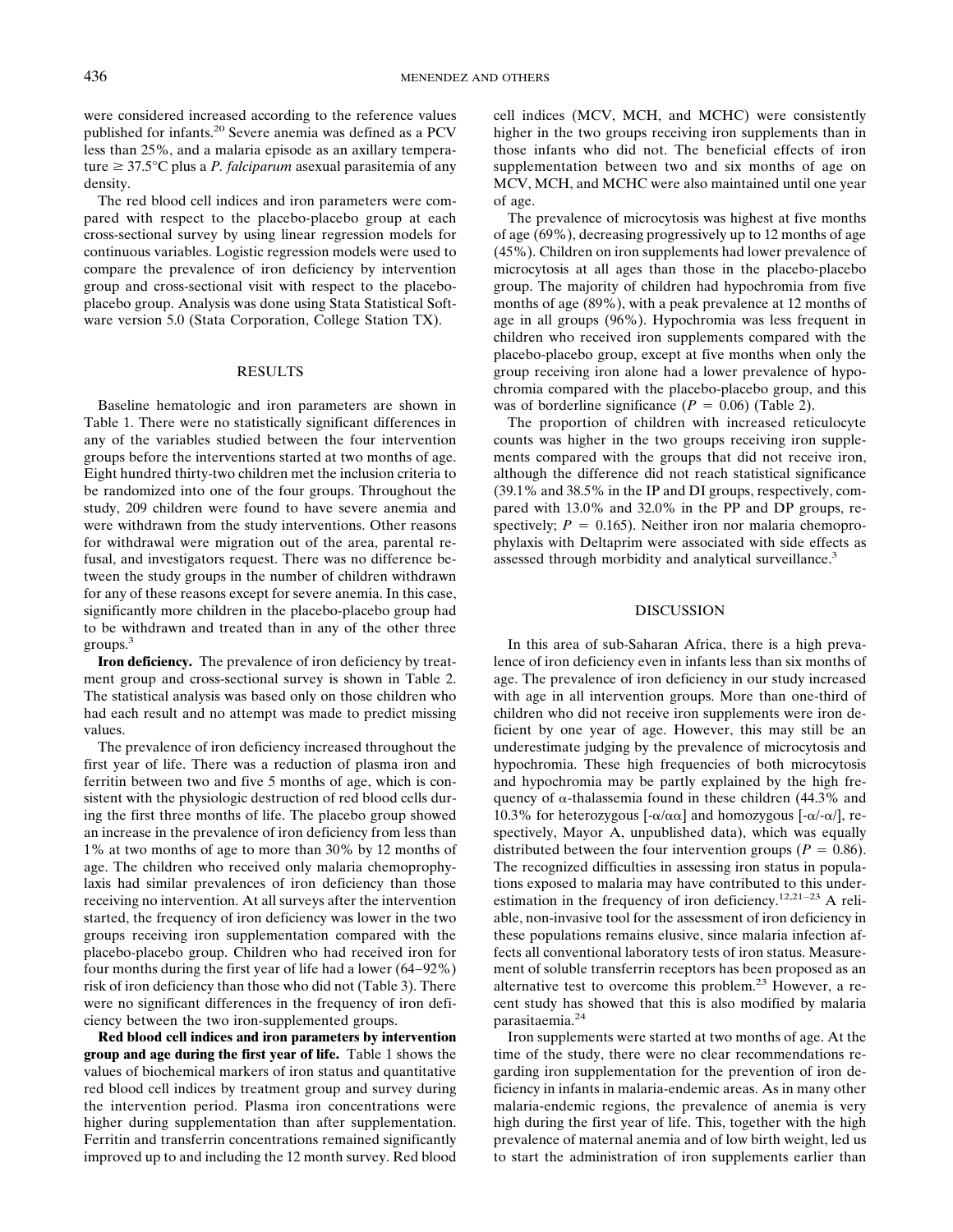Red blood cell indices and iron parameters at 2, 5, 8, and 12 months of age by intervention group\* Red blood cell indices and iron parameters at 2, 5, 8, and 12 months of age by intervention group\* TABLE 1

 $(40.7)$ <br> $(40.7)$ <br> $(40.7)$  $\begin{array}{c} (33.8) \\ (32.7) \\ (19.7) \\ (18.9) \\ \end{array}$  $\begin{array}{c} (115.4) \\ (43.2) \\ (38.7) \\ (18.7) \end{array}$ **6399**<br>6999 47983 19680<br>1969 6666<br>1969 (8:20) 2:02.5 (32.5) 195.5 (32.5) 195.6 (32.4 (32.4 (32.5) 197.6 (32.6) 197.6 (32.6) 197.6 (32.6) 19 5 months 165 39.6 (21.3) 176 36.8 (21.0) 167 48.8‡ (30.4) 179 53.3§ (32.7) 8 months 125 35.0 (20.1) 165 31.9 (17.2) 135 39.4 (20.4) 164 38.3 (19.7)  $12.8$  months 118 120.7 (19.7.0) 129.7 (23.0) 129.7 (23.0) 129.7 (23.7 (23.0) 129.7 (23.6) 129.7 (23.6) 129.7 (23.6) 129.7 (23.6) 129.7 (23.6) 12.7 (23.6) 12.7 (23.6) 12.7 (23.6) 12.7 (23.6) 12.7 (23.6) 12.7 (23.6) 12.1 ( 2 months 199 166.0 (196.1) 205 168.6 (120.6) 205 168.6 (120.6) 206 108.8 (120.6) 206 168.8 (120.6) 206 168.4) 5 months 164 35.1 (37.5°) 36.09 36.09 36.09 (37.3) 175 32.31 (32.5° (32.4) 175 52.4° (43.4) 195 61.5 (128) 122.1 (21.9) 124 22.1§ 124 22.1§ (121.9°C.1§ (38.10) 12.1§ (38.10) 12.1§ (38.10) 170.1 12 months 12 months 12 months 114.3 (13.5) 14.3 (13.1) 14.3 (13.5) 14.7 (13.1) 14.7 (18.7) 14.7 (18.7) 14.7 (1 (#10#) +1.62 S61 (0'sty) 5:962 961 (1.7#) +1.62 #61 (8'#+) 0's62 002 squedia 201.4 (41.04) 195 297.4 (41.9) 19 5 months 165 months 165 320.1§ (195.6) 176 32.747.9 176 176.1§ (195.0) 17.747.9 176.1§ (42.7) 178 338.13.3§ (1 8 months 126 169 169 165.0) 1562.5 (55.5) 1562.5 (58.5) 166 368.2 (55.5) 165.05.0 165.5) 164 321.8 12 months 116 390.8 (57.6) 148 395.8 (66.1) 129 372.1¶ (63.2) 147 364.3§ (49.1) 2 months 174 86.9 (7.8) 173 86.3 (7.8) 173 86.9 (7.8) 173 86.9 (7.8) 174 174 175 5 months 144 73.1 (6.9) 157 71.2¶ (7.2) 150 75.6‡ (7.7) 165 74.3 (6.4) 8 months 117 68.5 (6.8) 162 (6.7) 153 162 (6.8) 163 163 153 153 153 163. 12 months 115 months 1150 126.5° (127 months 127 (127) 127 (127) 127 (127) 127 (127) 128 127 150 151. 2 months 173 25.2 (4.5) 173 24.6 (4.3) 166 25.1 (4.1) 169 24.9 (4.4) 5 months 144 144 144 144 150 20.5 (3.3) 157 22.2‡ (3.3) 157 (3.3) 157 (3.3) 158 165 165 161 8 months 117 19.5 (3.1) 19.5 (3.1) 162 162 162 (3.0) 162 21.3§ (3.0) 162 21.3§ (3.9) 153 21.3§ (4.09) 162 21.0 12 months 12 months 12 months 12 months 12 months 121.47 (2.5) 19.4 (3.7) 19.4 (3.9) 19.4 (3.9) 19.4 2 months 173 29.4 (4.3) 173 29.4 (4.3) 173 29.4 (4.2) 173 29.3 (4.2) 173 29.3 (4.2) 173 29.3 (4.2) 173 29.3 (4.2) 5 months 144 36.9 (3.1) 157 157 (17.1) 157 167 169.9 (3.9) 157 (17.1) 157 179 179 179 179 179 179 17 8 months 117 28.7 (3.7) 133 28.9 (2.7) 133 29.7‡ (3.2) 152 29.7 $\frac{1}{32}$  152 29.1 (3.8) 12 months 12 months 115 28.6 (2.7) 127 (2.7) 127 (2.7) 127 (2.7) 127 (2.7) 127 (2.7) 127 (2.7) 127 (2.0) 127 (2.0) 126 (2.7) 127 (2.7) 127 (2.0) 127 (2.0) 127 (2.0) 127 (2.0) 127 (2.0) 127 (2.0) 127 (2.0) 127 (2.0) 127 (2 (5.) 2 months 174 49.1 (5.9) 173 49.9 (6.9) 173 50.91 (5.9) 173 50.92 (5.6) 169 50.2 (5.6) 169 50.2 (5.6) 169 50.2 (5.6) 169 50.4 (5.6) 174 50.4 (5.6) 174 50.4 (5.6) 174 50.4 (5.6) 174 50.4 (5.6) 174 50.4 (5.6) 174 50.4 (5 5 months 144 145.0 (7.7) 150 150 151 (4.2) 157 (4.2) 165 165 167 (7.7) 165 164 (7.7) 165 165 162.1 8 months 117 (5.1) 153 44.4 (4.5) 162 (5.0) 162 (5.5) 153 44.4 (5.5) 12 months 115 46.8 (5.7) 145 46.7 (4.9) 126 46.1 (5.2) 150 46.0 (5.9)  $(SD)$ n Mean (SD) n Mean (SD) n Mean (SD) n Mean (SD)  $\begin{array}{c} 87.1 \\ 74.3 \\ 72.78 \\ 1.88 \end{array}$ 28.9<br>29.2<br>29.7 %  $\Xi$ 79.4<br>53.38  $\frac{168.2}{61.58}$ 43.0§ 25.48 297.4<br>313.38<br>334.78<br>364.38 9.6<br>ಸೆನೆ ನೆ<br>ನೆನೆ ನ P-P D-P I-P I-D Mean 38.3<br>36.7  $28452$ 2227 <u>e e a a</u>  $2222$  $8825$  $8898$ 2525  $\overline{a}$  $(43.0)$ <br> $(49.0)$ <br> $(5.0)$ <br> $(63.1)$ 35667<br>1959<br>1979 01446<br>00146 96.13<br>(54.3)<br>(51.3.6) <u> ၁၈၈၅</u><br>၁၀၀၀ အိုက်ခါ<br>မိုင်းမိုင်း 9599<br>1999  $\boxed{3}$ 296.3<br>320.18<br>343.9‡<br>372.1¶ 86.5<br>75.6‡<br>72.28<br>72.08  $78.6$ <br>48.8‡ 156.8<br>65.6§  $42.18$ <br> $23.98$  $23.1$ <br> $23.38$ <br> $21.38$ <br> $21.38$ 29.7<br>29.7#<br>29.7%  $\tilde{\Xi}$  $39.4$ <br> $37.6$ Mean Intervention group Intervention group 8658 **PRESS** \$\$\$\$ 8838 3888 \$838 8838  $\approx$ 3,900<br>3,900<br>3,900  $\begin{array}{c} (120.6) \\ (32.3) \\ (19.1) \\ (13.1) \\ \end{array}$  $\begin{array}{c} (41.7)\\ (56.1)\\ (66.1)\\ (66.1)\\ \end{array}$ **COOC**<br>COOC ခြင်း<br>မိုင်းမို့ ASCE<br>HILE cigio<br>Gigio  $(SD)$  $\Gamma$ 86.2<br>71.2¶<br>67.7<br>68.4 Mean 168.9<br>82.93.45<br>14.14.11 6.8994<br>8.855 291.4<br>347.8<br>368.2<br>395.8 24.6<br>20.5 83346<br>83446 19.7 8<br>88<br>8888 3593 8523 3593 15247 15247 5595 5525  $\Box$  $(4.8)$ <br> $(5.6)$ <br> $(5.6)$  $(7.8)$ <br>(6.9)  $(323)$ <br> $(333)$ <br> $(333)$  $(108.0)$ <br> $(36.0)$  $(21.8)$ <br> $(13.5)$  $(6.8)$  $(4.5)$ ์<br>อีธีดี<br>เลียดี 339<br>GQJ **9995**<br>9996  $(4.3)$  $(SD)$  $\mathbf{P}$ 22.1<br>14.3 8631<br>8634  $23.1$ <br> $19.3$ <br> $19.4$  $3448$ <br> $3448$  $166.0$ <br>35.1 295.0<br>347.5<br>362.5<br>390.8 Mean 75.9<br>88.97<br>82.7 33233<br>2333 \* P-P placebo-placebo; D-P deltaprim-placebo; I-P iron-placebo; I-D iron-deltaprim.  $=$  iron-deltaprim  $8922$ 13417<br>1417  $73472$  $\frac{74}{112}$  $2341$  $89819$ **NAHIN**  $\Xi$  $=$  iron-placebo; I-D  $\begin{array}{c} \text{2 months} \\ \text{5 months} \\ \text{8 months} \\ \text{12 months} \end{array}$  $\begin{array}{c} \text{2 months} \\ \text{5 months} \\ \text{8 months} \\ \text{12 months} \end{array}$  $\begin{array}{c} \text{2 months} \\ \text{5 months} \\ \text{8 months} \\ \text{12 months} \end{array}$  $\begin{array}{c} \text{2 months} \\ \text{5 months} \\ \text{8 months} \\ \text{12 months} \end{array}$  $\begin{array}{c} \text{2 months} \\ \text{5 months} \\ \text{8 months} \\ \text{12 months} \end{array}$  $\begin{array}{c} \text{2 months} \\ \text{5 months} \\ \text{8 months} \\ \text{12 months} \end{array}$  $\begin{array}{c} \text{2 months} \\ \text{5 months} \\ \text{8 months} \\ \text{12 months} \end{array}$ Mean cell hemoglobin concentration  $(gL)$ Mean cell hemoglobin concentration (g/L) Plasma transferrin concentration (mg/dL) Plasma transferrin concentration (mg/dL) Red blood cell distribution width (fL) Red blood cell distribution width (fL) Variable Mean cell hemoglobin (pg)<sup>†</sup> Mean cell hemoglobin (pg)† Plasma ferritin (ng/mL)† Plasma ferritin (ng/mL)† Mean cell volume (fL)† Mean cell volume (fL)† Plasma iron (µg/dL)† Plasma iron  $(\mu g/dL)$ †

†‡§¶

 Geometric mean. *P* < 0.01 versus P-P group.  $P < 0.001$  versus P-P group. *P* < 0.05 versus P-P group.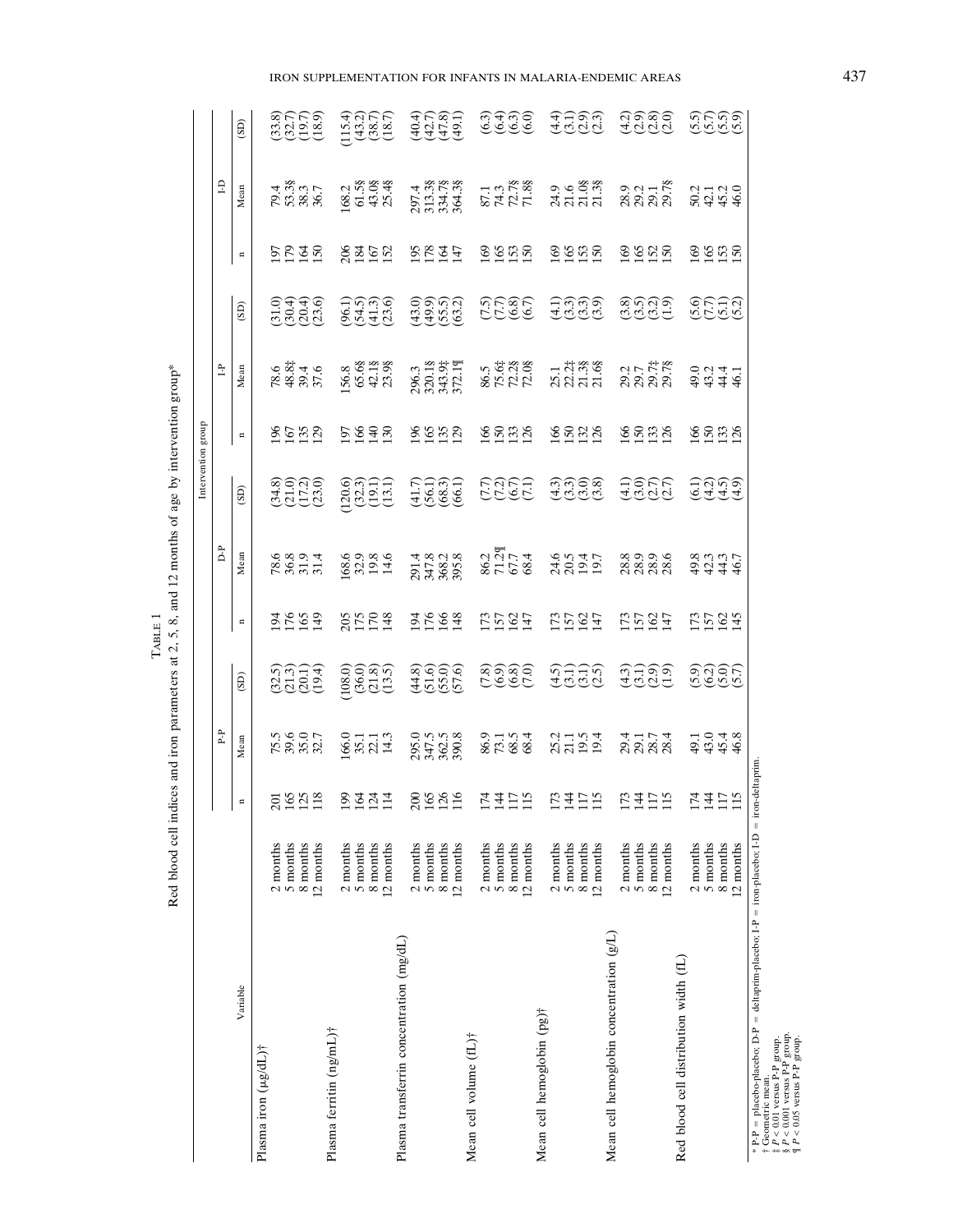|                                                                                  |                                   |                         |                 |                                                                                      |                |                                   |                                                                       | Intervention group |                                                                            |                                                           |                |                                                      |                                                                         |
|----------------------------------------------------------------------------------|-----------------------------------|-------------------------|-----------------|--------------------------------------------------------------------------------------|----------------|-----------------------------------|-----------------------------------------------------------------------|--------------------|----------------------------------------------------------------------------|-----------------------------------------------------------|----------------|------------------------------------------------------|-------------------------------------------------------------------------|
|                                                                                  |                                   |                         | P.P             |                                                                                      |                | Ğ                                 |                                                                       |                    | È                                                                          |                                                           |                | £                                                    |                                                                         |
| Variable                                                                         |                                   | $\blacksquare$          | ಸಿ              | J<br>95%                                                                             | $\blacksquare$ | న్                                | σ<br>95%                                                              | $\blacksquare$     | న్                                                                         | J<br>95%                                                  | $\mathbf{a}$   | న                                                    | ℧<br>95%                                                                |
| Low plasma iron<br>$(11 \mu g/dL)$                                               | 2 months<br>5 months              | 165<br>$\overline{201}$ |                 |                                                                                      |                |                                   |                                                                       |                    |                                                                            |                                                           |                |                                                      |                                                                         |
|                                                                                  | 8 months<br>12 months             | 125                     | 0989<br>0000    | $\begin{array}{c} (0.0, 1.8) \\ (0.0, 3.3) \\ (0.0, 4.4) \\ (2.4, 11.8) \end{array}$ | 3555           | 0 8 0 1<br>0 N 10 8               | 1969<br>699<br>137)                                                   | 86582<br>195       | 3.850                                                                      | बंदन के<br>अंग्रेन फ्रे<br>०.<br>०.५०.५<br>०.५०.५         | 2525           | 0.027                                                | $(0.0, 1.9)$<br>$(0.0, 2.0)$<br>$(0.2, 4.3)$<br>$(0.0, 3.7)$            |
| $(< 12$ ng/mL at 2 or 5 months)<br>Low plasma ferritin                           | 2 months                          | 199                     |                 |                                                                                      |                |                                   |                                                                       |                    |                                                                            |                                                           |                |                                                      |                                                                         |
| $(< 10$ ng/mL at 8 or 12 months)                                                 | 5 months<br>12 months<br>8 months | 164<br>124<br>114       | saa<br>0233     | 45.5<br>$(0.0, 2.8)$<br>$(7.6, 18.2)$<br>$(17.0, 32.7)$<br>(27.2,                    | 2523<br>2523   | $0.5$<br>$0.38$<br>$0.8$<br>$0.8$ | 20409<br>20409<br>20409<br>(24.4,                                     | 5 G Q O<br>1 G Q O | $0.0$<br>$1.24$<br>$0.94$<br>$0.94$                                        | $\begin{array}{c} 9.9 \\ 1.9 \\ 1.9 \\ 1.9 \end{array}$   | 8452           | $0.5$<br>$1.14$<br>7.28<br>7.28                      | (12.6)<br>$(0.0, 2.7)$<br>$(0.1, 3.9)$<br>$(2.1, 9.2)$<br>$(3.7, 12.6)$ |
| High transferrin concentration<br>$($ 347 mg/dL)                                 | 2 months<br>5 months              | 165<br>$\approx$        |                 | (9.5, 19.6)                                                                          |                |                                   |                                                                       |                    |                                                                            | (14.7)                                                    |                |                                                      | (6.8, 16.0)<br>(13.1, 25.0)                                             |
|                                                                                  | 8 months<br>12 months             | 126<br>116              | 1926<br>1926    | 57.6)<br>72.3)<br>83.3)<br>(41.8, 3, 5)<br>(67.0,                                    | 3593           | 832<br>851<br>878                 | $(4.8, 13.1)$<br>$(39.6, 54.8)$<br>$(57.3, 72.3)$<br>$(70.9, 84.7)$   | 8888               | ०.२<br>०.२१.०.५<br>०.२१.०.५                                                | ล.ราช<br>ส.ส. <del>ว</del><br>69.<br>69.9.9.9<br>69.9.9.9 | 5247           | $\begin{array}{c} 10.8 \\ 18.58 \\ 40.1 \end{array}$ | $(32.7, 48.2)$<br>$(62.0, 77.3)$<br>(32.7,                              |
| (low plasma iron or low plasma<br>Iron deficiency                                | 2 months                          | 204                     |                 | 2.7)                                                                                 |                |                                   |                                                                       |                    |                                                                            |                                                           |                |                                                      | (0.0, 2.7)                                                              |
| ferritin with high transferrin<br>concentration                                  | 5 months<br>8 months<br>12 months | 166<br>126<br>118       | $3145$<br>$375$ | 18.0)<br>(33.1)<br>(28.6, 46.7)                                                      | 88158          | 05287<br>05287                    | ್ಷ<br>ಸ್ಪಾತ್ರ<br>ನಂತೆ                                                 | 2577               | $0.748$<br>$0.748$<br>$0.748$                                              | $\begin{array}{c} 1.8 \\ 4.2 \\ 1.8 \\ 25.2 \end{array}$  | $234$<br>$248$ | $0.14888$<br>0.14.88                                 | 13.2<br>$(0.1, 3.9)$<br>$(2.1, 9.2)$<br>(4.1,                           |
| $(< 77$ fL at 2 or 5 months)<br>Microcytosis                                     | 2 months<br>5 months              | 174<br>$\frac{14}{1}$   |                 | 79.4)<br>11.7<br>(3.6,                                                               |                |                                   |                                                                       |                    |                                                                            | 67.9)<br>17.3<br>(7.0,<br>(51.7,<br>(25.2,                |                |                                                      | (4.2, 12.8)<br>(58.9, 73.8)                                             |
| (< 70 fL at 8 or 12 months)                                                      | 8 months<br>12 months             | 115<br>117              | 02387<br>02387  | 66.6)<br>68.8)<br>(64.2, 7.5)<br>(47.8,                                              | 5597           | 1173<br>1785<br>1881              | $(6.7, 16.6)$<br>$(70.4, 84.0)$<br>$(55.7, 71.0)$<br>$(46.7, 63.3)$   | 9533               | $\begin{smallmatrix} 1.5 \\ 6.0 \\ 8.3 \\ 3.8 \\ 4.8 \\ \end{smallmatrix}$ | 41.8<br>40.6)<br>(23.7,                                   |                | 7.7<br>56.7<br>36.03                                 | $(24.1, 39.4)$<br>$(28.3, 44.2)$                                        |
| (mean cell hemoglobin $<$ 25 pg or<br>Hypochromia                                | 2 months                          | 173                     |                 | (38.7, 54.0)                                                                         |                |                                   |                                                                       |                    |                                                                            | 54.3)                                                     |                |                                                      | 52.8)<br>(37.3,                                                         |
| concentration < 29 g/L<br>mean cell hemoglobin                                   | 5 months<br>8 months              | 117<br>$\frac{44}{3}$   | 42825<br>42825  | 100.0<br>$(83.4, 94.1)$<br>$(95.3, 100.0)$                                           | 5587           | 505833<br>5088                    | $(42.6, 58.0)$<br>$(88.6, 96.9)$<br>$(95.6, 99.9)$<br>$(96.7, 100.0)$ | <u>ទេន្</u> នី ដូ  | 4 ८ ५ ५ ५<br>4 ८ ४ ५ ५                                                     | 87.8)<br>96.7)<br>96.7)<br>6.6.<br>0.4.9.<br>0.2.9.       |                | 48347<br>4834                                        | $(84.7, 94.4)$<br>$(88.3, 96.8)$<br>$(89.8, 97.7)$                      |
|                                                                                  | 12 months                         | 115                     |                 | 100.0<br>95.3,                                                                       |                |                                   | 100.0                                                                 |                    |                                                                            | 86.9                                                      |                |                                                      |                                                                         |
| * P-P = placebo-placebo group; D-P = deltaprim-placebo group; I-P = iron-placebo |                                   |                         | group; I-D      | $=$ iron-deltaprim group; $CI$                                                       | $\parallel$    | confidence interval               |                                                                       |                    |                                                                            |                                                           |                |                                                      |                                                                         |

 $\label{eq:rank2} \text{Take } 2$  <br> Prevalences of abnormal iron parameters and red blood cell indices<br>  $\!$ Prevalences of abnormal iron parameters and red blood cell indices\*

# 438 MENENDEZ AND OTHERS

 *P* < 0.05 versus P-P group. *P* < 0.01 versus P-P group.

 $P \leq 0.001$  versus P-P group.

†‡§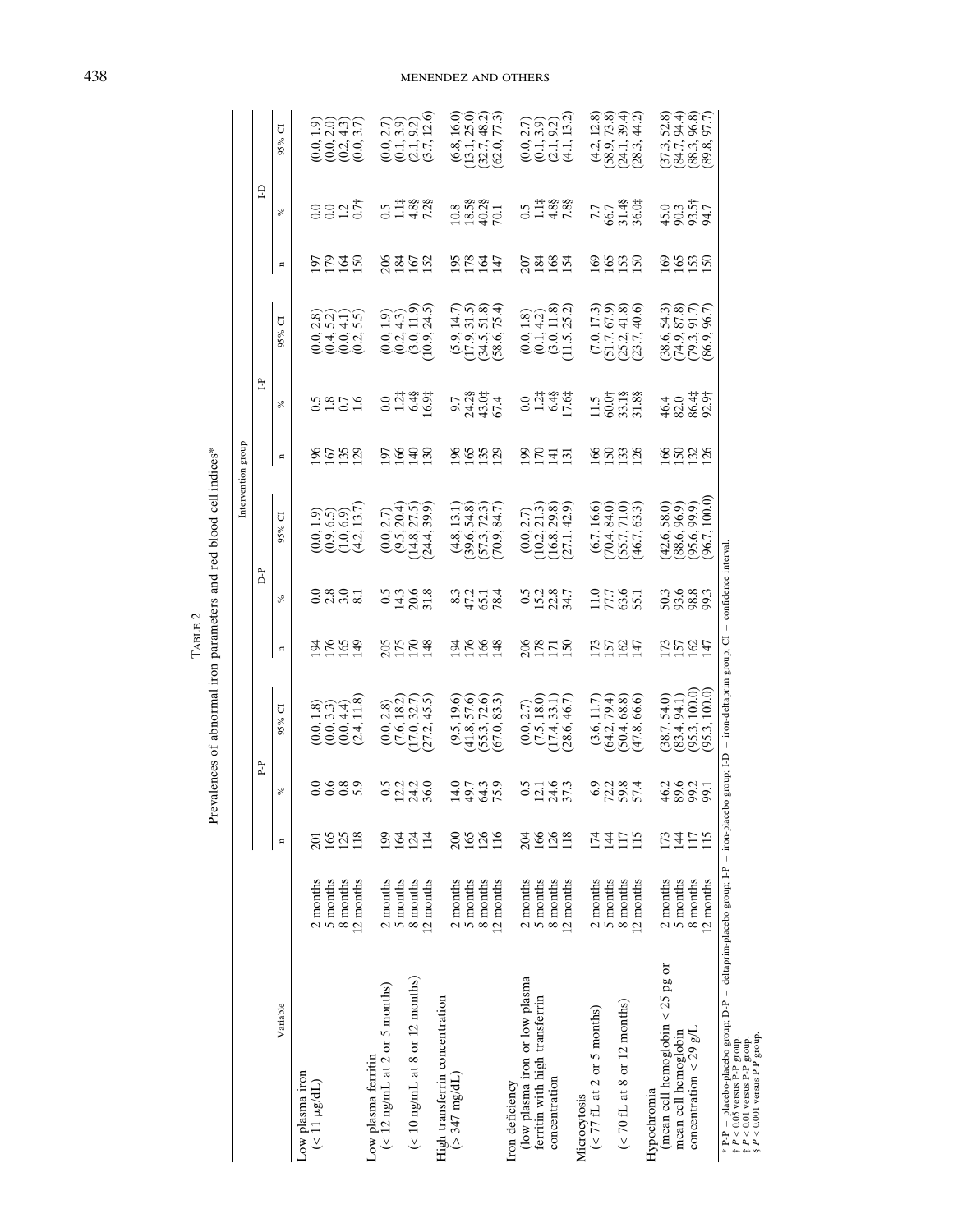|             |           | Odds ratio of iron deficiency at each age by intervention group* |           |                     |           |                     |     |                     |  |  |
|-------------|-----------|------------------------------------------------------------------|-----------|---------------------|-----------|---------------------|-----|---------------------|--|--|
|             |           | Age (months)                                                     |           |                     |           |                     |     |                     |  |  |
|             |           |                                                                  |           |                     |           |                     |     | 12                  |  |  |
| ntion group | <b>OR</b> | $(95\% \text{ CI})$                                              | <b>OR</b> | $(95\% \text{ CI})$ | <b>OR</b> | $(95\% \text{ CI})$ | OR  | $(95\% \text{ CI})$ |  |  |
| P-P         |           |                                                                  |           |                     |           |                     |     |                     |  |  |
| D-P         | 1.0       | (0.1, 15.9)                                                      |           | (0.7, 2.4)          | 0.9       | (0.5, 1.6)          | 0.9 | (0.5, 1.5)          |  |  |

 $I-P$  –† 0.1‡ (0.0, 0.4) 0.2§ (0.1, 0.5) 0.4‡ (0.2, 0.6) I-D 1.0  $(0.1, 15.9)$   $0.1\ddagger$   $(0.0, 0.4)$   $0.2\ddagger$   $(0.1, 0.4)$   $0.1\ddagger$   $(0.1, 0.3)$ 

TABLE 3

\* OR odds ratio; CI confidence interval; P-P placebo-placebo; D-P deltaprim-placebo; I-P iron-placebo; I-D iron-deltaprim.

† No events. ‡ *P* < 0.01.

 $\frac{1}{2}P < 0.001$ .

Intervention g

usually recommended for non-malaria-endemic areas. The duration of supplementation was chosen to maximize compliance. Iron supplementation for a relatively short period of time, between two and six months of age, resulted in significant improvements in iron status sustained at least up to one year of age. A higher proportion of children with increased reticulocyte counts at 12 months of age in the groups who had received iron supplements compared with the ones who did not suggests a more active erythroid marrow in those children. Taken together with the efficacy results previously reported, $3$  these results suggest that short-term iron supplementation regimens improve iron status in a clinically and hematologically significant way and for a prolonged period. Furthermore, it is possible that this regimen of iron supplementation might be delivered at the time of existing health contacts, such as with the Expanded Program of Immunization.

Long-term (18–22 months) iron supplementation regimens have been proposed for the prevention of iron deficiency in children living in areas where anemia is highly prevalent.<sup>7</sup> This recommendation is based on empirical hematologic benefits. However, it remains unclear whether such long-term supplementation might increase the risk of malaria infection. In addition, the effectiveness of this intervention clearly relies on good compliance, as well as on an available and sustainable supply of iron syrup and an effective means of delivering the supplements to the target group.

Finally, the results of this randomized, placebo-controlled trial do not suggest that malaria contributed to the high prevalence of iron deficiency. Children who received malaria chemoprophylaxis were partially protected against malaria infection, as was shown by a statistically significantly lower incidence of malaria episodes in this group compared with those not receiving antimalarial prophylaxis.3 However, they had similar prevalences of iron deficiency at all surveys as the children who were not protected against malaria and who did not receive iron supplements. This is unlikely to be a chance finding because a similar pattern was observed for microcytosis and hypochromia, neither of which were included in the definition of iron deficiency. The possibility that dapsonerelated hemolysis worsened hematologic parameters in children receiving chemoprophylaxis is excluded by the lack of a difference in red blood cell indices between the two ironsupplemented groups.

In summary, this study shows that a potentially practical iron supplementation regimen between two and six months of age produced significant and sustained improvements in iron status at least up to the end of the first year of life. Although

iron deficiency was not eliminated in study children, its prevalence was dramatically reduced. Studies are warranted to assess the longer-term effects of this approach to iron supplementation and to assess the feasibility of delivering supplements to the target group at routine health contacts.

Received May 29, 2003. Accepted for publication February 18, 2004.

Acknowledgments: We are indebted to the parents and guardians of the children involved in the study. We thank the staff of the Ifakara Health Research and Development Centre and the St. Francis Designated District Hospital, Dr. F. Lwilla, and the District Health Management Team for their support in facilitating the study team to carry out the study. We are also grateful to Dr. R. Fernandez and the staff of the Nuclear Medicine Laboratory of the Hospital Clinic for testing the plasma ferritins and to Professor Alan Fleming for his comments on the manuscript.

Financial support: This study was supported by grants from the UNDP/World Bank/World Health Organization Special Program for Research and Training in Tropical Diseases, the Spanish Agency for International Cooperation, and the Fondo de Investigaciones Sanitarias. The Ifakara Health Research and Development Centre and St. Francis Designated District Hospital receive funding from the Swiss Agency for Development and Cooperation and the Government of Tanzania.

Author's addresses: Clara Menendez, David Schellenberg, Llorenç Quinto, Luisa Alvarez, John J. Aponte, and Pedro L. Alonso, Center for International Health, Hospital Clinic/University of Barcelona, Villarroel 170, E-08036, Barcelona, Spain, Telephone: 34-93-227- 5706, Fax: 34-93-451-5272, E-mails: cmenende@medicina.ub.es, DMSchellenberg@aol.com, llquinto@medicina.ub.es, lalvarez@clinic. ub.es, Japonte@medicina.ub.es, and alonso@medicina.ub.es. Elizeus Kahigwa, Ifakara Research and Development Center, Ifakara Tanzania and St. Francis District Designated Hospital, Ifakara, Tanzania. E-mail: ekahigwa@yahoo.com.

#### **REFERENCES**

- 1. Fleming AF, 1981. Iron deficiency in the tropics. *Clin Haematol 11:* 365–388.
- 2. Schellenberg D, Menendez C, Kahigwa E, Font F, Galindo C, Acosta C, Armstrong-Schellenberg J, Aponte JJ, Kimario J, Urassa H, Mshinda H, Tanner M, Alonso P, 1999. African children with malaria in an area of intense *Plasmodium falciparum* transmission: features on admission to the hospital and risk factors for death. *Am J Trop Med Hyg 61:* 431–438.
- 3. Menendez, C, Kahigwa E, Hirt R, Vounatsou P, Aponte JJ, Font F, Acosta CJ, Schellenberg DS, Galindo C M, Kimario J, Urassa H, Brabin B, Smith TA, Kitua AY, Tanner M, Alonso PL, 1997. Randomised placebo-controlled trial of iron supplementation and malaria chemoprophylaxis for prevention of severe anemia and malaria in Tanzanian infants*. Lancet 350:* 844–850.
- 4. Provan D, 1999. Mechanisms and management of iron deficiency anemia. *Br J Haematol 105:* 19–26.